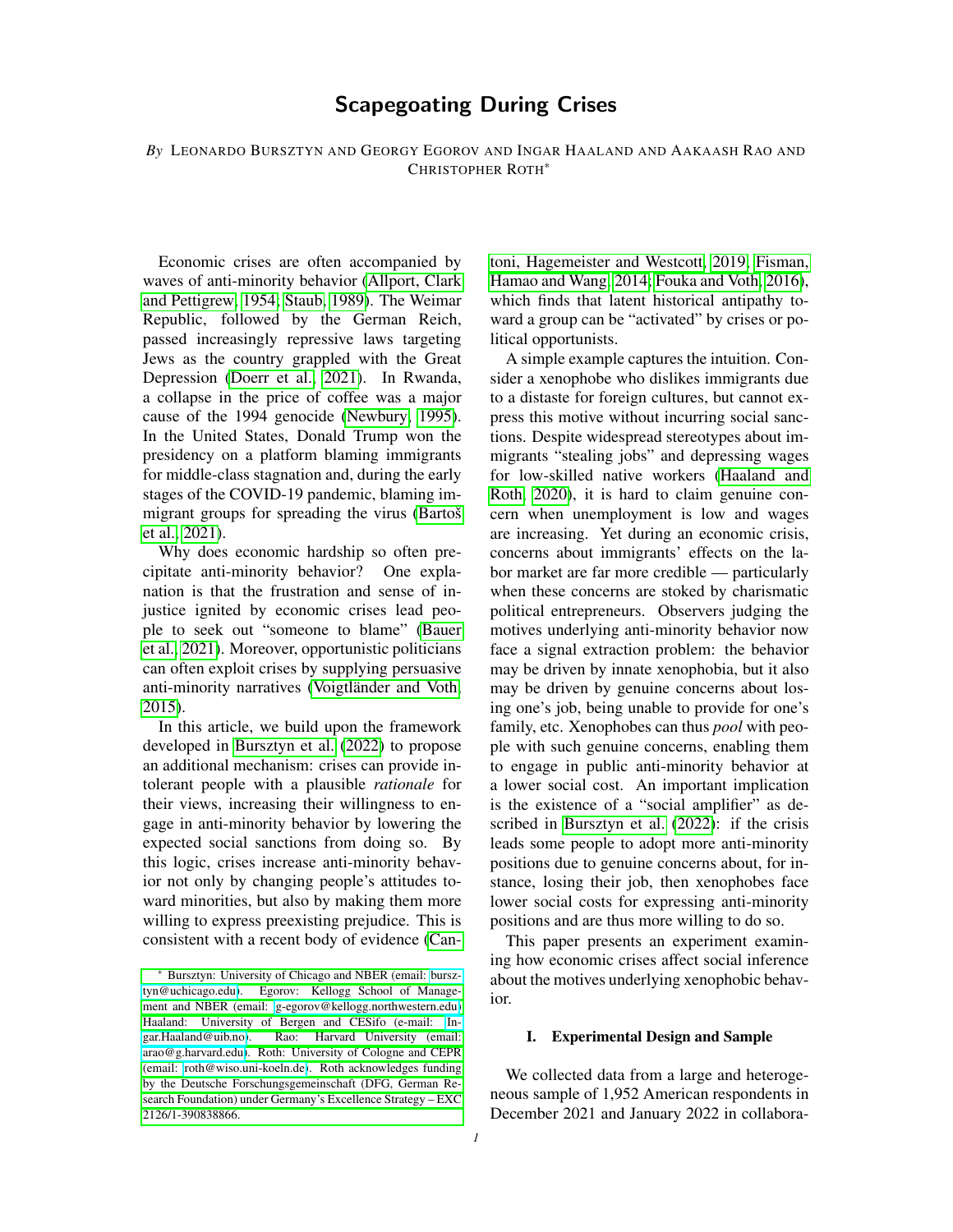tion with Prolific, a survey provider commonly used in economic experiments [\(Haaland, Roth](#page-5-7) [and Wohlfart, 2021\)](#page-5-7). We aimed to recruit approximately equal numbers of Biden and Trump voters; 51.1 percent of our respondents voted for Biden, with the remaining 48.9 percent voting for Trump. The mean age in our sample is 37.9 years; 49.6 percent of our respondents are male; 82.3 percent of our respondents are white; and 66.1 percent of our respondents have a college degree. Following a set of background questions, we provide respondents with a vignette about "Mike," a blue-collar worker who enjoyed a stable and well-paying manufacturing job prior to the 2008 financial crisis. During the financial crisis, Mike's factory suddenly went bankrupt and Mike lost his job.

Respondents are randomized into two treatments: *Before Crisis* (971 respondents) and *After Crisis* (981 respondents). In both treatments, Mike joins an anti-immigration organization. In the *Before Crisis* treatment, Mike joined the anti-immigration organization "shortly before the financial crisis," whereas in the *After Crisis* treatment, Mike joined the organization "shortly after the financial crisis." This treatment variation thus cleanly manipulates whether Mike had a plausible *rationale* for joining the anti-immigrant organization, holding other potential confounds fixed. In particular, if Mike joined before the financial crisis, his decision clearly must have been motivated by factors other than the crisis and his resulting unemployment.

Following the approach developed in [Bursztyn et al.](#page-4-3) [\(2022\)](#page-4-3), we measure beliefs about Mike's motivations for joining the antiimmigrant organization by asking respondents the following open-ended question: "Why do you think Mike joined this organization? 2-3 sentences should be enough." As a more natural elicitation than a structured belief measure, this approach avoids priming respondents about any particular dimensions and allows us to observe what comes to people's minds when they learn about Mike's decision to join the anti-immigrant organization.

#### II. Results

Our analysis begins with a simple wordcounting procedure. After pre-processing the text data, we create two indicator variables to capture respondents' inferences about Mike's motives. The first indicator takes the value one if a response contains any of the following xenophobia-related stems: *xenophob*, *racis*, *intoler*, *bias*, and *bigot*. The second indicator takes value one if the respondent uses any of the following labor-related stems: *labor*, *job*, *unemploy*, and *work*. Across conditions, 77 percent of respondents mention labor-related terms, while 7.4 percent of respondents mention xenophobiarelated terms. While Trump and Biden voters are about equally likely to mention labor market concerns (mentioned by 77.3 percent of Trump voters and 76.9 percent of Biden voters), Biden voters are much more likely to use xenophobia-related terms to describe why Mike joined the organization (mentioned by 12.2 percent of Biden voters compared to only 2.3 percent of Trump voters).

Panel A of Figure [1](#page-3-0) displays treatment effects on xenophobia-related terms. In line with the intuition discussed above, respondents are much more likely to characterize Mike using xenophobia-related terms when he joined the anti-immigration organization before, rather than after, the crisis: 9.9 percent of respondents in the *Before Crisis* treatment mention racismrelated terms in the open-ended responses, compared to only 4.9 percent of respondents in the *After Crisis* treatment (*p* < 0.001). Turning to the second indicator on labor-related terms, Panel B of Figure [1](#page-3-0) shows that respondents are also more likely to ascribe Mike's antiimmigrant behavior to concerns about the labor market in the *After Crisis* treatment: 73.8 percent of respondents in the *Before Crisis* treatment mention labor-related terms in the open-ended responses, compared to 80.2 percent of respondents in the *After Crisis* treatment ( $p < 0.001$ ). Thus, the treatment appears to induce near one-to-one substitution between xenophobia-related terms and laborrelated terms.

We also find substantial heterogeneity between Trump and Biden voters in treatment effects on the use of xenophobia-related terms. While Biden voters are 8.3 percentage points less likely to mention xenophobia-related terms in the *After Crisis* treatment (a 50.7 percent decrease relative to the 16.4 percent of Biden voters who mention these terms in the *Before Cri-*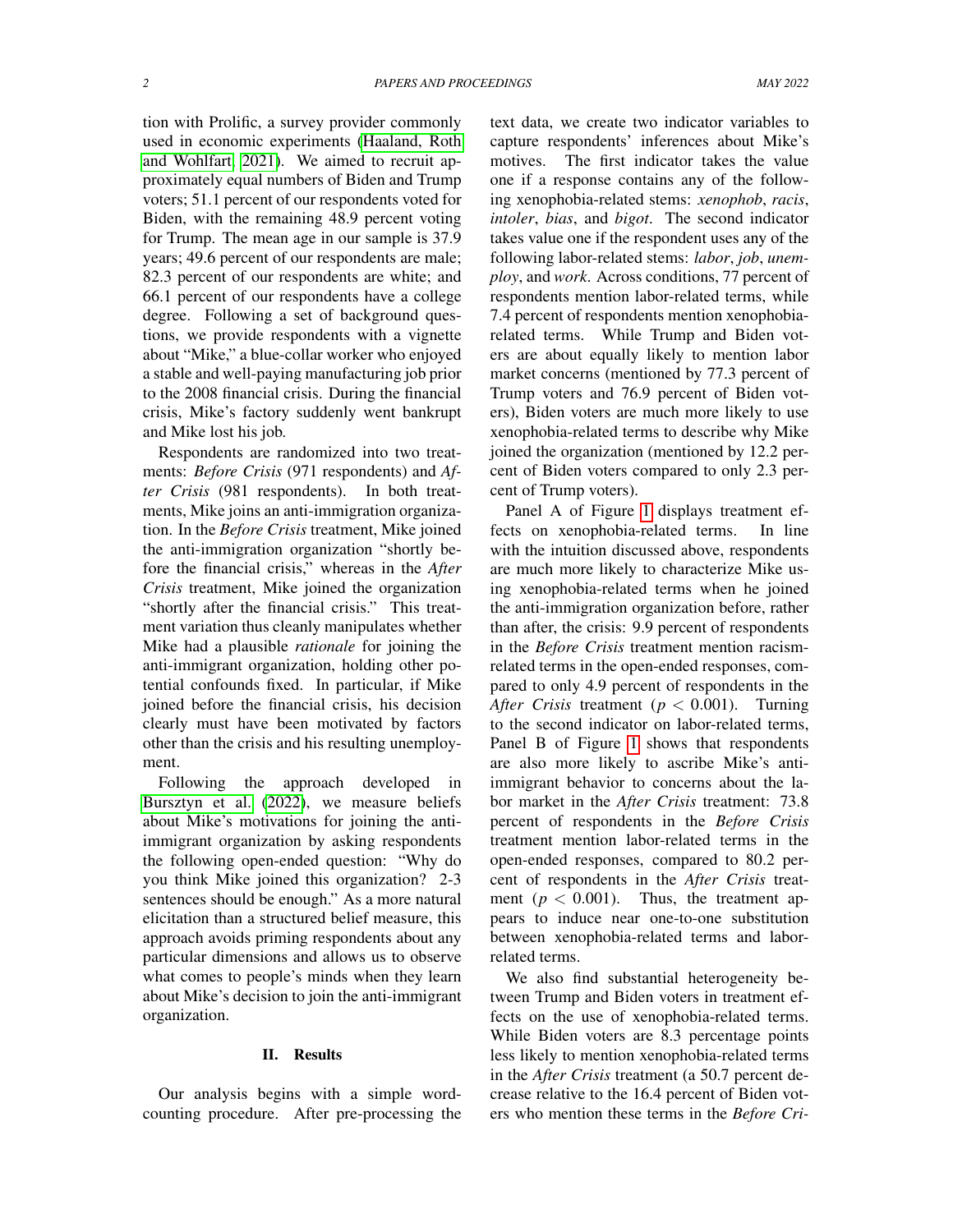*sis* treatment,  $p \leq 0.001$ , Trump voters are only 1.3 percentage points less likely to mention xenophobia-related terms in the *After Crisis* treatment (a 44.2 percent decrease relative to the 3 percent of Trump voters who mention these terms in the *Before Crisis* treatment,  $p =$ 0.175). This heterogeneity is statistically significant ( $p = 0.003$ ). In contrast, there is no significant treatment effect heterogeneity between Trump and Biden voters when examining the use of labor-related terms ( $p = 0.501$ ).

We now turn to a less structured approach to measuring how our treatment shifted respondents' perceptions of the motives underlying Mike's decision. A common approach to measuring differences in open-ended text across groups is to examine how predictive text is of treatment group status: the more predictive is the text, the larger are between-group differences. We implement this approach using a two-stage classifier. In the first stage, we use BERT [\(Devlin et al., 2018\)](#page-5-8), a state-of-the-art natural language processing technique that constructs high-dimensional vector representations of text responses capturing semantic meaning. In the second stage, we use a neural network to predict treatment status based on these highdimensional vectors. We train our classifier on 80 percent of the data and calculate model accuracy using the remaining 20 percent.

As shown in Row 1 of Table [1,](#page-4-5) we find that our model is 69 percent accurate in predicting respondents' treatment status based on their openended response. This is substantially better than chance ( $p < 0.001$ ), confirming that our treatment variation indeed induces significant differences in respondents' perceptions of Mike's motives. To benchmark the extent to which the treatment induces differential perceptions against the effect of different demographic characteristics, we repeat this exercise, predicting various binary demographic variables (whether the respondent self-identifies as a liberal, has a four-year college degree, is above median age, etc.) using the open-ended responses and reporting accuracies and associated *p*-values in Table [1.](#page-4-5) Strikingly, the model is almost equally accurate in predicting the treatment condition as it is in predicting whether the respondent was a Biden (vs. Trump) voter in 2020, and it exhibits greater accuracy (relative to the base rate in the population) in predicting treatment status than any other characteristic. The fact that the effect of the crisis on responses is quantitatively large relative to that of other demographic characteristics suggests that crises may have strong effects on the interpretation, and by extension the incidence, of anti-minority behavior across heterogeneous contexts.

A drawback of this procedure is that the classifier is a black box: it is challenging to understand precisely what factors have predictive power and thus what dimensions the treatment is shifting. One approach is to manually inspect (out-of-sample) responses with the highest predicted probabilities of belonging to either condition. The results are largely consistent with our analyses above: the response with the highest predicted probability of belonging to the *After Crisis* treatment is:

> I'm sure Mike saw or read unsavory coverage that said there was an influx of immigrants coming to America and we didn't have the infrastructure to support it. He needed a person to blame for his job loss.

whereas the response with the highest predicted probability of belonging to the *Before Crisis* treatment is:

> He probably felt that immigrants would take his job. Either that or he's most likely racist or prejudiced.

To more systematically probe differences in responses across conditions, we examine which words, or phrases of up to three words, are most characteristic of either condition. We follow the approach of [Gentzkow and Shapiro](#page-5-9) [\(2010\)](#page-5-9) to calculate the  $\chi^2$  statistic for each phrase, where a higher statistic indicates that a phrase is more characteristic of a given condition. Figure [2](#page-6-0) plots the top 100 phrases by their  $\chi^2$  statistic, with positive values corresponding to phrases more characteristic of the *After Crisis* condition and negative values to phrases more characteristic of the *Before Crisis* crisis condition. Consistent with our results above, we find that respondents in the *After Crisis* condition are more likely to use phrases relating to Mike's job loss ("losing his job," "went bankrupt") and the resulting emotions ("upset") whereas respondents in the *Before Crisis* condition use terms either referencing Mike's *fear* of losing his job in the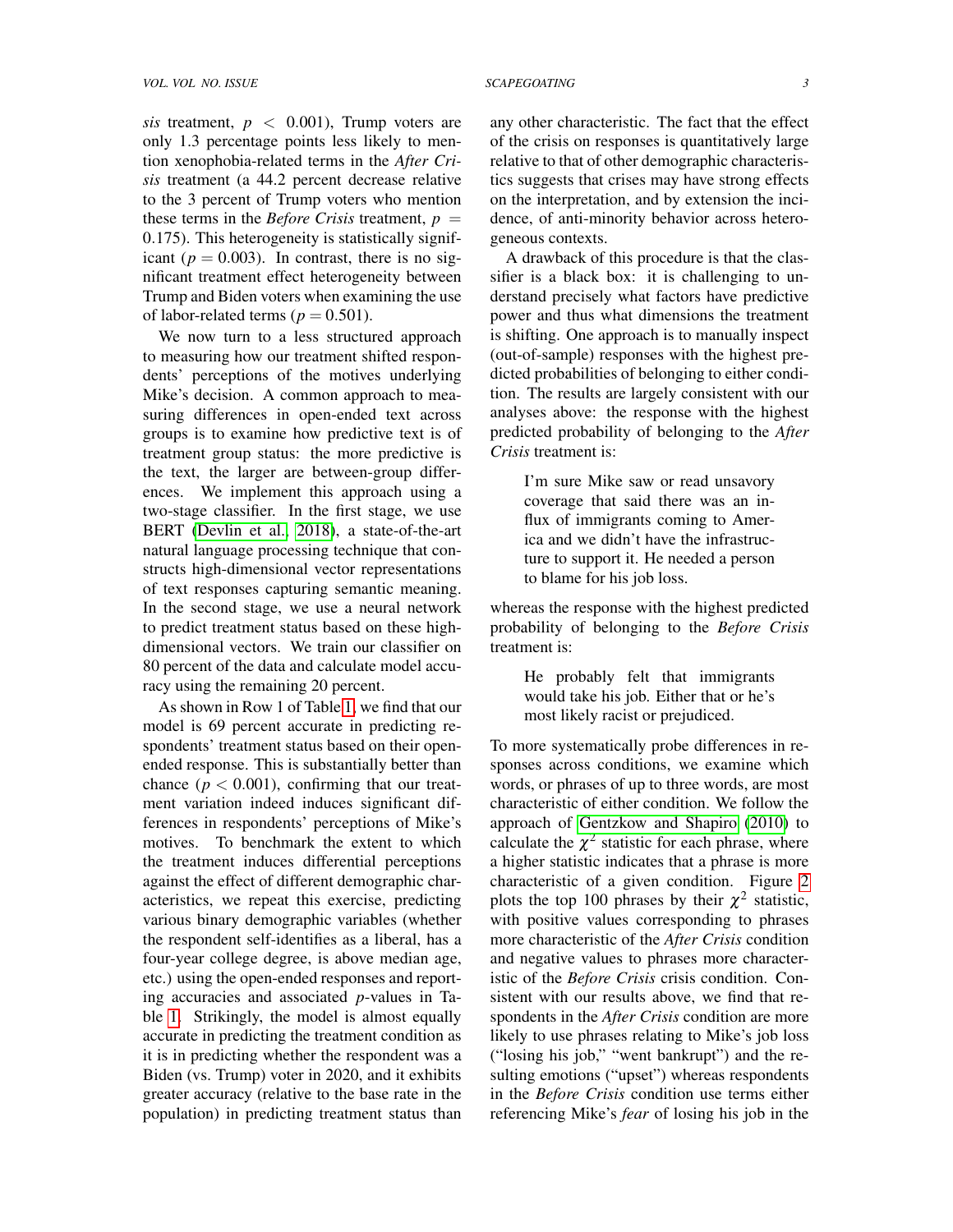

<span id="page-3-0"></span>FIGURE 1. TREATMENT EFFECTS ON INFERENCE ABOUT MOTIVES

*Note:* The figure shows the fraction of respondents using any xenophobia-related terms (Panel A) and any labor-related terms (Panel B) separately by treatment condition for the full sample (*n* = 1,952) as well as separately for Biden (*n*  $= 998$ ) and Trump voters ( $n = 954$ ). The error bars indicate the standard error of the mean.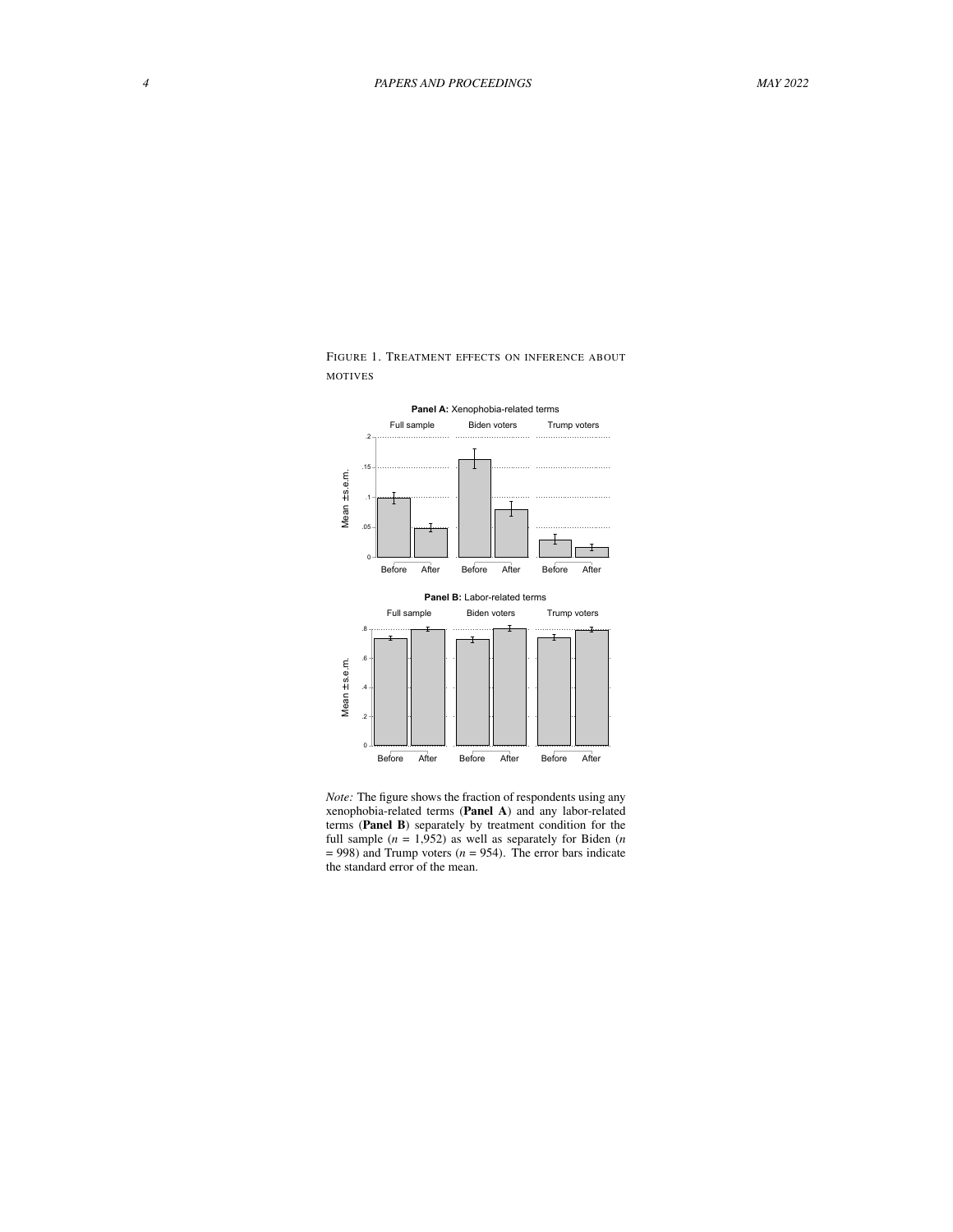| <b>Dimension</b> | Accuracy | Rate | $p$ -value |
|------------------|----------|------|------------|
| After crisis     | 0.69     | 0.51 | < 0.001    |
| Biden voter      | 0.71     | 0.55 | < 0.001    |
| College          | 0.62     | 0.62 | > 0.99     |
| High income      | 0.64     | 0.63 | 0.915      |
| Male             | 0.52     | 0.51 | 0.681      |
| White            | 0.70     | 0.79 | < 0.001    |
| Old              | 0.59     | 0.51 | 0.001      |

<span id="page-4-5"></span>TABLE 1—CLASSIFIER ACCURACY

*Note:* Table displays the accuracy of the classifier in predicting each characteristic based on respondents' text responses. "Rate" is the base rate of the characteristic in the population. "High income" and "old" are indicators for whether the respondent's characteristic is greater than or equal to the median in the sample. *p*-value calculated from a *t*-test of whether the accuracy is equal to the base rate.

future or relating to his underlying type ("racist," "conservative," "ignorant," "Fox").

## III. Conclusion

Anti-minority behavior is often stigmatized, but economic crises can facilitate scapegoating: downturns shift social inference about the motives underlying anti-minority behavior, reducing the associated social costs. Our results suggest several promising avenues for future research. First, to what extent can crises serve as coordination devices, facilitating mass expressions of hostility toward minorities in areas where such prejudice was previously latent? This may be particularly relevant in settings in which xenophobes underestimate the share of other people who share their views (e.g. [Bursz](#page-4-6)[tyn, Egorov and Fiorin 2020\)](#page-4-6), where crises and resulting expression may help correct these misperceptions and further lower the social cost of anti-minority behavior. Second, what characteristics of a given area or minority group affect the extent to which crises can unleash anti-minority behavior? For example, how does the visibility of minority groups shape their exposure to scapegoating? Third, can disseminating positive rationales about immigrants — for example, providing research evidence about their overall positive impact on the economy — make scapegoating during a crisis less socially acceptable?

### **REFERENCES**

- <span id="page-4-0"></span>Allport, Gordon Willard, Kenneth Clark, and Thomas Pettigrew. 1954. "The nature of prejudice."
- <span id="page-4-1"></span>Bartoš, Vojtěch, Michal Bauer, Jana Cahlíková, and Julie Chytilová. 2021. "Covid-19 crisis and hostility against foreigners." *European Economic Review*, 137: 103818.
- <span id="page-4-2"></span>Bauer, Michal, Jana Cahlíková, Julie Chytilová, Gérard Roland, and Tomas Zelinsky. 2021. "Shifting Punishment on Minorities: Experimental Evidence of Scapegoating." National Bureau of Economic Research Working Paper 29157.
- <span id="page-4-6"></span>Bursztyn, Leonardo, Georgy Egorov, and Stefano Fiorin. 2020. "From Extreme to Mainstream: The Erosion of Social Norms." *American Economic Review*, 110(11): 3522– 48.
- <span id="page-4-3"></span>Bursztyn, Leonardo, Georgy Egorov, Ingar K Haaland, Aakaash Rao, and Christopher Roth. 2022. "Justifying Dissent." National Bureau of Economic Research Working Paper 27288.
- <span id="page-4-4"></span>Cantoni, Davide, Felix Hagemeister, and Mark Westcott. 2019. "Persistence and Activation of Right-Wing Political Ideology." CRC TRR 190 Rationality and Competition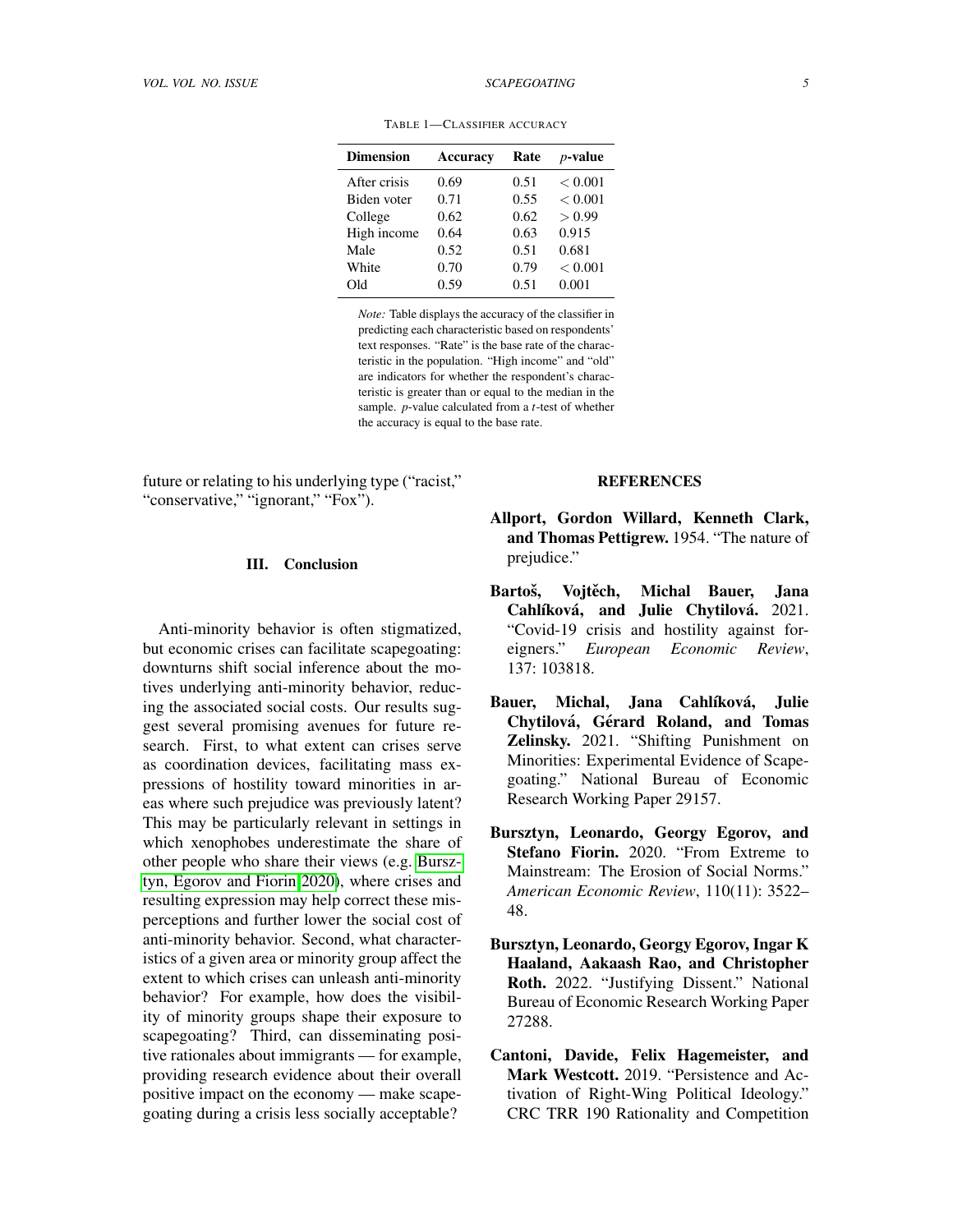Rationality and Competition Discussion Paper Series 143.

- <span id="page-5-8"></span>Devlin, Jacob, Ming-Wei Chang, Kenton Lee, and Kristina Toutanova. 2018. "Bert: Pretraining of deep bidirectional transformers for language understanding." *arXiv preprint arXiv:1810.04805*.
- <span id="page-5-1"></span>Doerr, Sebastian, Stefan Gissler, Jose-Luis Peydro, and Hans-Joachim Voth. 2021. "Financial crises and political radicalization: How failing banks paved Hitler's path to power." *Journal of Finance*.
- <span id="page-5-4"></span>Fisman, Raymond, Yasushi Hamao, and Yongxiang Wang. 2014. "Nationalism and economic exchange: Evidence from shocks to sino-japanese relations." *The Review of Financial Studies*, 27(9): 2626–2660.
- <span id="page-5-5"></span>Fouka, Vasiliki, and Joachim Voth. 2016. "Collective remembrance and private choice: German-Greek conflict and consumer behavior in times of crisis." *Stanford Center for International Development Working Paper No*, 587(6): 26.
- <span id="page-5-9"></span>Gentzkow, Matthew A., and Jesse M. Shapiro. 2010. "What Drives Media Slant? Evidence From U.S. Daily Newspapers." *Econometrica*, 78(1): 35–71.
- <span id="page-5-6"></span>Haaland, Ingar, and Christopher Roth. 2020. "Labor market concerns and support for immigration." *Journal of Public Economics*, 191: 104256.
- <span id="page-5-7"></span>Haaland, Ingar, Christopher Roth, and Johannes Wohlfart. 2021. "Designing Information Provision Experiments." *Journal of Economic Literature*.
- <span id="page-5-2"></span>Newbury, Catharine. 1995. "Background to genocide: Rwanda." *African Issues*, 23(2): 12–17.
- <span id="page-5-0"></span>Staub, Ervin. 1989. *The roots of evil: The origins of genocide and other group violence.* Cambridge University Press.
- <span id="page-5-3"></span>Voigtländer, Nico, and Hans-Joachim Voth. 2015. "Nazi indoctrination and anti-Semitic beliefs in Germany." *Proceedings of the National Academy of Sciences*, 112(26): 7931– 7936.